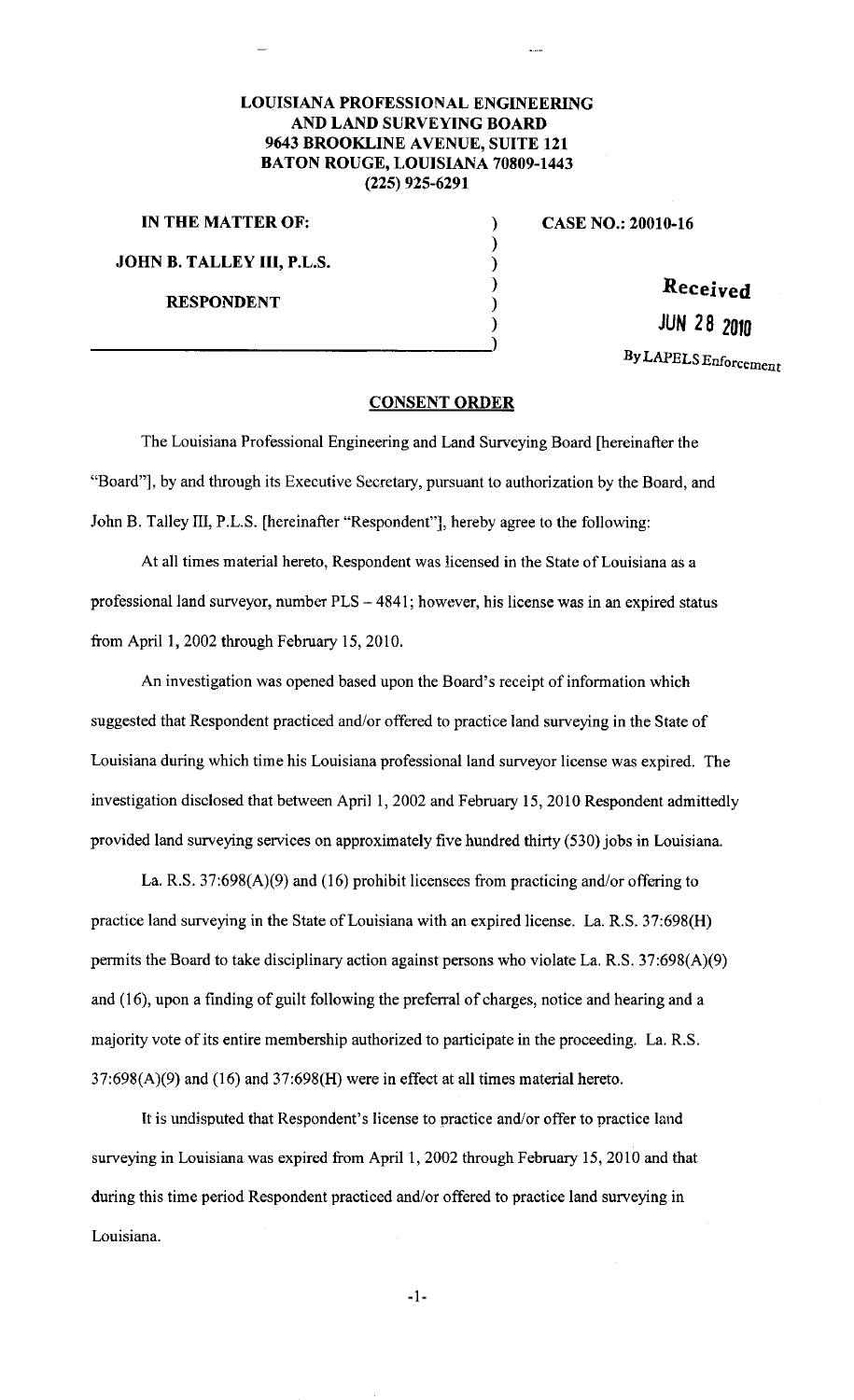By letter dated May 26, 2010, the Board gave notice to Respondent that it was considering the preferral of charges against Respondent on the grounds that he may have violated La. R.S. 37:698(A)(9) and (16), relative to practicing and/or offering to practice land surveying in the State of Louisiana with an expired license.

Wishing to dispense with the need for further disciplinary action and to conclude the instant proceeding without further delay and expense, for the purpose of this proceeding only, Respondent and the Board do hereby enter into this Consent Order, in which Respondent of his own free will consents to the issuance of a Consent Order by the Board, wherein Respondent agrees to (a) pay a fine of five thousand (\$5,000.00) dollars, (b) pay administrative costs of three hundred ninety and 58/100 (\$390.58) dollars, (c) pay past unpaid renewal fees of six hundred forty-five (\$645.00) dollars, (d) successfully complete the Board's online Louisiana Laws and Rules Examination and (e) successfully complete the Board's online Louisiana Professionalism and Ethics Examination and (f) the publishing of this Consent Order on the Board's website and a summary of this matter in the Board's official journal, the Louisiana Engineer and Surveyor Journal, and the reporting of this matter to the National Council of Examiners for Engineering and Surveying (NCEES), identifying Respondent by name.

Respondent admits to violations of the referenced statutes and/or rules regarding the practicing of and/or offering to practice land surveying in the State of Louisiana with an expired license. Respondent acknowledges awareness of said laws and/or rules and states that he will comply with all applicable laws and rules henceforth. Respondent has been advised of his right to be represented by counsel before the Board and/or to appear at any hearing personally or by counsel and present witnesses and evidence in his own behalf, and he hereby waives this right and his right to appeal; and he states affirmatively that he has been afforded all administrative remedies due him under the law.

Therefore, in consideration of the foregoing and by signing this Consent Order, Respondent does hereby waive his right to a hearing before the Board, to the presenting of evidence and witnesses in his behalf, to Findings of Fact and Conclusions of Law in this case, and to judicial review of this Consent Order.

Respondent hereby represents (a) that he fully understands the meaning and intent of this Consent Order, including but not limited to its final and binding effect, (b) that he has voluntarily

-2-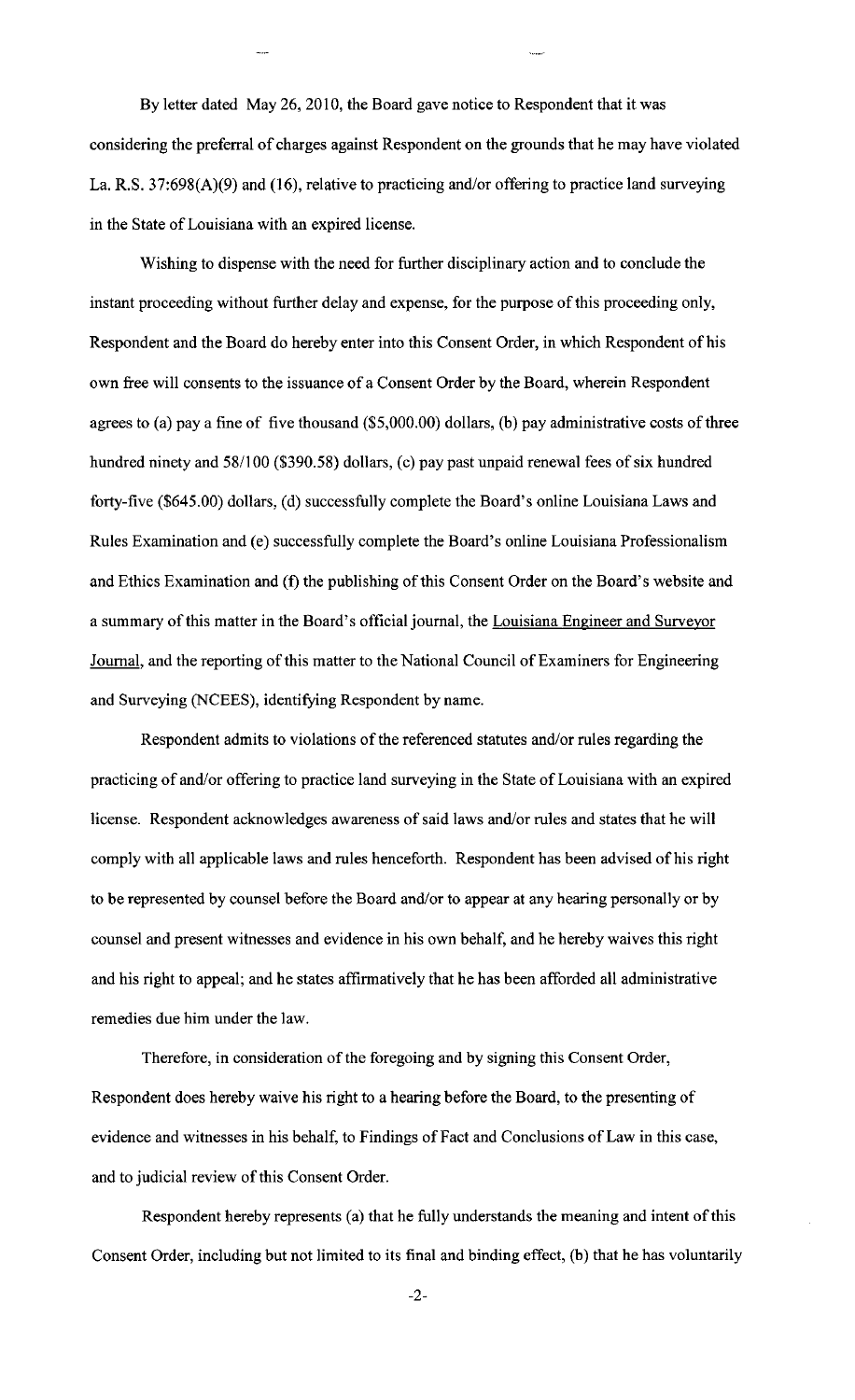entered into this Consent Order and that no other promise or agreement of any kind has been made to or with him by any person whatsoever to cause the execution of this instrument and (c) that the sanctions set forth in this Consent Order do not prevent the Board from taking further disciplinary or enforcement action against Respondent on matters not specifically addressed in this Consent Order.

WHEREFORE, the Louisiana Professional Engineering and Land Surveying Board and Respondent agree that:

I. Respondent shall pay a fine of five thousand (\$5,000.00) dollars, which shall be tendered to the Board by certified check payable to the Board, due upon the signing of this Consent Order; and

2. Respondent shall pay administrative costs of three hundred ninety and 58/100 (\$390.58) dollars, which shall be tendered to the Board by certified check payable to the Board, due upon the signing of this Consent Order; and

3. Respondent shall pay past unpaid renewal fees of six hundred forty-five (\$645.00) dollars, which shall be tendered to the Board by certified check payable to the Board, due upon the signing of this Consent Order; and

4. Respondent shall successfully complete the Board's online Louisiana Laws and Rules Examination with a score of 90% or higher and return it to the Board within sixty (60) days of the effective date of this Consent Order; and

5. Respondent shall successfully complete the Board's online Louisiana Professionalism and Ethics Examination with a score of 90% or higher and return it to the Board within sixty (60) days of the effective date of this Consent Order; and

6. This Consent Order shall be published on the Board's website and a summary of this matter shall be printed in the official journal of the Board, the Louisiana Engineer and Surveyor Journal, and reported to the National Council of Examiners for Engineering and Surveying (NCEES), identifying Respondent by name; and

7. This Consent Order shall not become effective unless and until it is accepted and signed by and on behalf of the Board. Should the Board not accept and sign this Consent Order, it is agreed that presentation of this matter to the Board shall not prejudice the Board or any of its

-3-